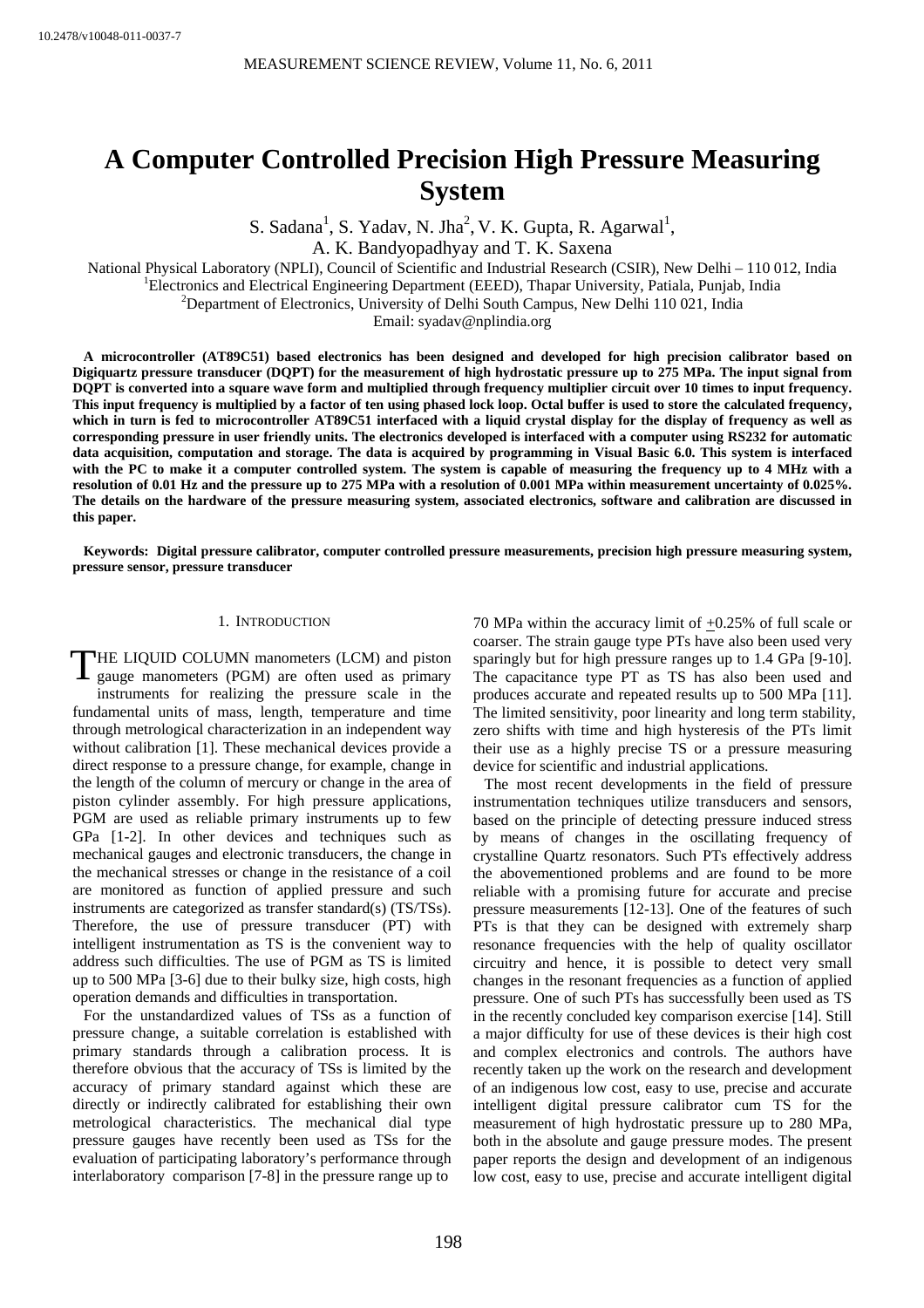pressure calibrator cum transfer standard for the measurement of high hydrostatic pressure up to 280 MPa, both in the absolute and gauge pressure modes.

#### 2. HARDWARE AND ELECTRONICS

The high precision pressure calibrator thus developed consists of a hydraulic screw pump of volume 5 cm<sup>3</sup>, an oil reservoir of capacity 150 cm<sup>3</sup>, two needle valves, a DPQT pressure sensor, power supply, and an output port for gauge under calibration. All the components are mounted on a rigid stainless steel base plate of 2.5 mm thickness. The whole assembly is then housed in a metallic box. A pictorial view of the calibrator is depicted in Fig.1. The dotted double lines show the metallic pressure transmitting circuit while single lines represent the electronic wiring.



Fig.1. Schematic view of the assembly of precision high pressure measuring system

In the present work, a commercially available DQPT, model 440K, made by Paroscientific INC, USA is used as sensing element. The associated electronics is designed and developed indigenously with suitable software. The DQPT is connected with a special digital interface board to produce an intelligent transmitter. The PT provides two continuous frequency output signals, one corresponding to the pressure and the other to the sensor's internal temperature. The electronic circuitry of the precision high pressure monitoring instrument has been developed around Atmel's AT89C51 microcontroller. The block diagram of the electronic circuitry is shown in Fig.2.

In this circuit, first of all, the incoming signal is converted into the square wave form with the help of an operational amplifier. Then this signal is fed to the frequency multiplier. The output signal from the multiplier is ten times the input frequency. This signal is then fed to the 24-bit frequency counter through the AND gate. At the other pin of the AND gate, a timing pulse is fed. During this pulse the frequency counter counts the frequency and thereafter the microcontroller reads the frequency from the frequency counter and then after calculations it sends the results to the LCD as well as to the PC through the RS232C interface.

The details of the working principle for such a sensing element and its mechanism are available in the literature [12-13, 16]. The nominal frequency of pressure resonator is

38 kHz, which changes 10% as the applied pressure reaches the full scale of 275 MPa, while the nominal frequency of the temperature resonator of 172 kHz changes about 50 x  $10^{-6}$  / $^{\circ}$ C. The temperature compensated pressure output is computed using the following equations derived from the basic physical principle of fixed vibrating beam [12-13].



Fig.2. Block diagram of the developed electronics and software

$$
P = C \left( 1 - \frac{T_0^2}{T^2} \right) \left[ 1 - D \left( 1 - \frac{T_0^2}{T^2} \right) \right]
$$
 (1)

where *C* and *D* are calibration coefficients,  $T_0$  is the output time period (reciprocal of frequency output) at zero pressure and *T* the output time period at applied pressure. If *U*(*t*) and  $U_0$  are the output time periods in microseconds for temperatures at *t* and zero degree Celsius, respectively, then the temperature measured by the resonator in degree Celsius is computed using:

where

$$
T({}^{\circ}C) = Y_1U + Y_2U^2 + Y_3U^3
$$
 (2)

$$
U = U(t) - U_0 \tag{3}
$$

In order to calculate the values of  $C$ ,  $D$  and  $T_0$ , the value of *U* is used and these coefficients are computed using the following equations;

$$
C = C_1 + C_2 U + C_3 U^2 \tag{4}
$$

$$
D = D_1 + D_2 U \tag{5}
$$

$$
T_0 = T_1 + T_2 U + T_3 U^2 + T_4 U^3 \tag{6}
$$

All the values of the coefficients obtained from the initial calibration are:  $U_0 = 5.874551 \text{ }\mu\text{s}, Y_1 = -3883.580 \text{ °C/}\mu\text{s}, Y_2$  $= -10551.09$  °C/ $\mu$ s,  $Y_3 = 0$ ,  $C_1 = -2821.27$  MPa,  $C_2 = -$ 2377.55 MPa/μs,  $C_3 = 121489.29$  MPa/μs,  $D_1 = 0.015656$ , *D*<sub>2</sub> = 0, *T*<sub>1</sub> = 30.32175 μs, *T*<sub>2</sub> = 0.776035 μs/μs, *T*<sub>3</sub> = 66.07862  $\mu s / \mu s^2$  and  $T_4 = 0$ .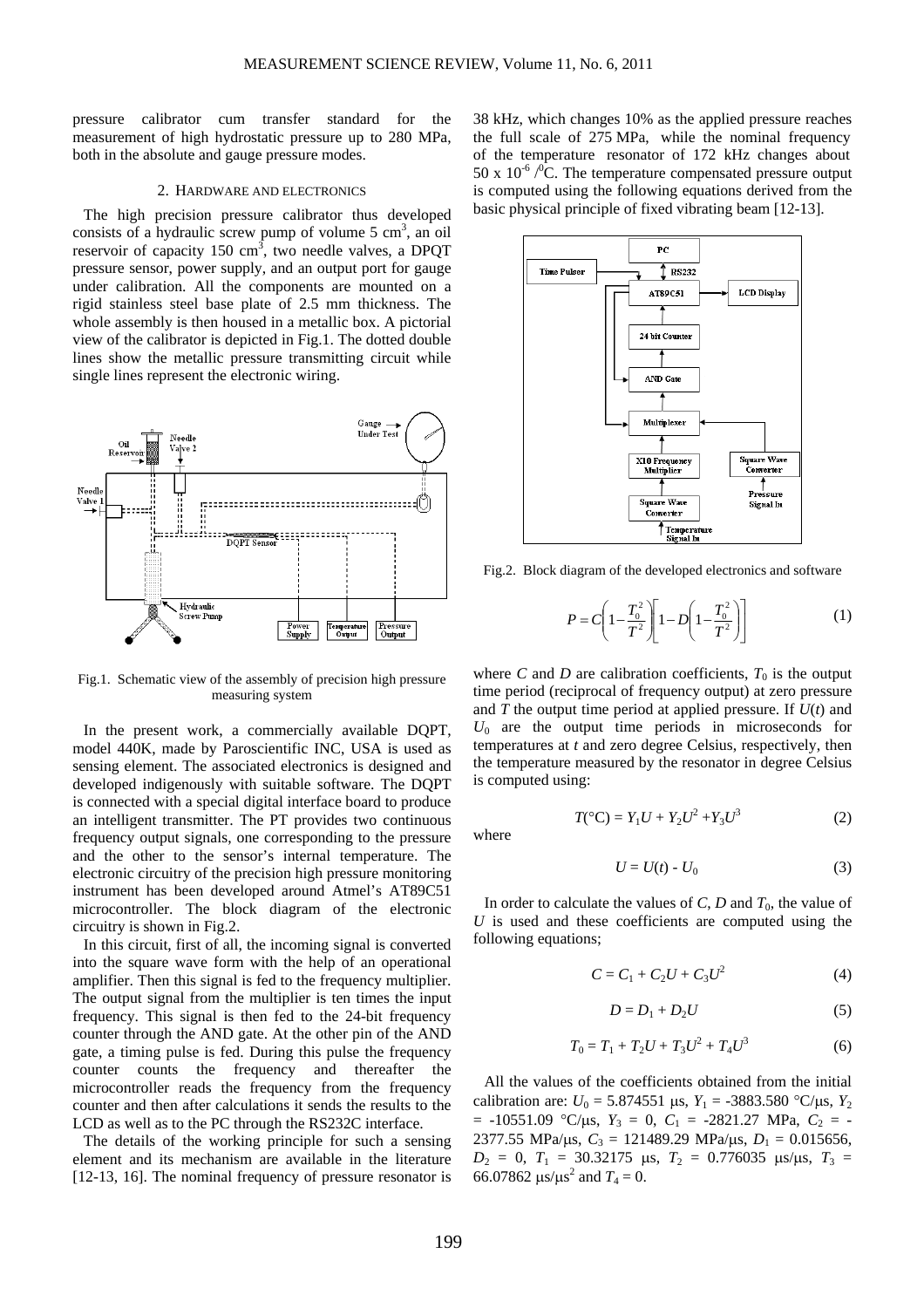### 3. SOFTWARE

The program for AT89C51 has been written in 8051 assembly language. The program first selects the pressure gauge frequency and takes the data from the frequency counter at regular intervals of 10 seconds by gating the signal for the defined period and stores the same in the RAM. Thereafter, it switches the multiplexer to temperature gauge data and again takes the frequency of temperature gauge. After taking the data in binary form, the program sends the data to the PC through RS232C interface.



| File<br>Edit<br>Format | View<br>Help |             |         |              |  |
|------------------------|--------------|-------------|---------|--------------|--|
| k                      | т            | t           | patom   | pcorr (A)    |  |
| 5.86804                | 30.31844     | 24.83869574 | 0.98594 | 0.935783054  |  |
| 5.868245               | 30.3187      | 24.07028468 | 0.98233 | 0.693091614  |  |
| 5.8681                 | 30.31834     | 24.61388674 | 0.98173 | 1.01993326   |  |
| 5.86822                | 30.31859     | 24.16404082 | 0.98539 | 0.791644569  |  |
| 5.86822                | 30.31859     | 24.16404082 | 0.98536 | 0.791644569  |  |
| 5.868325               | 30.31841     | 23.77017638 | 0.98157 | 0.945812924  |  |
| 5.867975               | 30.03994     | 25.08215311 | 0.98589 | 250.6679953  |  |
| 5.868245               | 30.04051     | 24.07028468 | 0.98237 | 250.1407824  |  |
| 5.867775               | 30.03934     | 25.83069348 | 0.9817  | 251.2256951  |  |
| 5.86822                | 30.03944     | 24.16404082 | 0.9857  | 251.1143733  |  |
| 5.868155               | 30.0402      | 24.40774508 | 0.98515 | 2.50.4247059 |  |
| 5.8684                 | 30.04048     | 23.48870219 | 0.98175 | 250.1668375  |  |
| 5.867985               | 29.7696      | 25.04470393 | 0.98572 | 499.9575331  |  |
| 5.868235               | 29.76999     | 24.10778872 | 0.98239 | 499.5931058  |  |
| 5.867735               | 29.76949     | 25.98030026 | 0.98163 | 500.0674682  |  |
| 5.868195               | 29.76991     | 24.25778378 | 0.98575 | 499.6673791  |  |
| 5.86816                | 29.76978     | 24.38900176 | 0.98491 | 499.788621   |  |
| 5.868395               | 29.77        | 23.50747083 | 0.98173 | 499.587728   |  |
| 5.86801                | 29.50647     | 24.95107176 | 0.98551 | 749.3543165  |  |
| 5.868225               | 29.50676     | 24.14529065 | 0.98251 | 749.083289   |  |
| 5.867735               | 29.50628     | 25.98030026 | 0.9816  | 749.3550232  |  |
| 5.868175               | 29.50663     | 24.33276865 | 0.98601 | 749.2059414  |  |
| 5.868185               | 29.5066      | 24.29527727 | 0.98471 | 749.2351919  |  |
| 5.86839                | 29.5068      | 23.52623894 | 0.98183 | 749.0543575  |  |
| b.                     |              |             |         |              |  |

Fig.3. (a) Form window in Visual Basic and (b): Output file where *X* and *T* are the time periods for temperature and pressure outputs, *t* is the calculated measurement temperature, *patom* is the measured atmospheric pressure and *pcorr* (A) represents the corrected measured absolute pressure

The computer program, which is written in Visual BASIC6.0 language to run on Windows XP platform, converts the raw data into pressure using (1)-(6) and the window project form thus created is shown in Fig.3(a). The data is then sent back in ASCII format to the LCD for display. It also stores the data in the user defined file as well as displaying them on the PC screen. The calculated data related to temperature period, pressure period, temperature, barometric pressure and absolute pressure is stored in the user defined output file as shown in Fig.3(b). The final data is used to generate calibration report of the pressure gauge under test. The resolution of the pressure displayed on the LCD is 0.001MPa.

## 4. CALIBRATION OF DQPT

The calibration and traceability of DQPT is performed by comparison method against NPL500MPA, a national hydraulic secondary pressure standard, using the similar calibration procedure as reported earlier [13, 17]. The calibration was performed at 12 equally spaced pressure points in increasing as well as decreasing order of pressures to accommodate the effect of hysteresis and thus making the total number of 24 observations in one pressure cycle. After reaching full-scale pressure in increasing order of pressure, 10 minutes were allowed to pass before repeating the observations in decreasing order of pressure. The pressure transmitting fluid used in the present work is di (2 ethylhexyl) sebacate oil, commercially known as BIS or DOS.

Sufficient time of at least 10-15 minutes was given between two successive observations to allow the system to reach the thermal equilibrium state. Three pressure cycles were employed so that the minimum number of observations at each pressure point was 6 and there were 72 observations in total as a whole. The measurement uncertainty is estimated as per methodology reported earlier [19]. The calibration factor  $(C_f)$  of the DQPT is computed using;

$$
C_{\rm f} = \frac{p_{\rm STD}}{p_{\rm DQPT}}\tag{7}
$$

where  $p_{\text{STD}}$  and  $p_{\text{DOPT}}$  are the measured pressure by the standard and the DQPT, respectively.



Fig.4. Calibration factor (\*) and full scale accuracy (o) as a function of pressure are shown as primary and secondary x-axis, respectively.

The calibration factor as a function of applied pressure is shown in Fig.4 along with full scale accuracy. The full scale accuracy is determined from the difference of  $p_{\text{STD}}$  and  $p_{\text{DOPT}}$  as follows:

$$
Accuracy (\% ) = \left\{ \frac{\left(p_{DQPT} - p_{STD}\right)}{p_{FSP}}\right\} \cdot 100\tag{8}
$$

where  $p_{\text{FSP}}$  is the full scale pressure (275 MPa in the present case) measured by the DQPT. The mean calibration factor or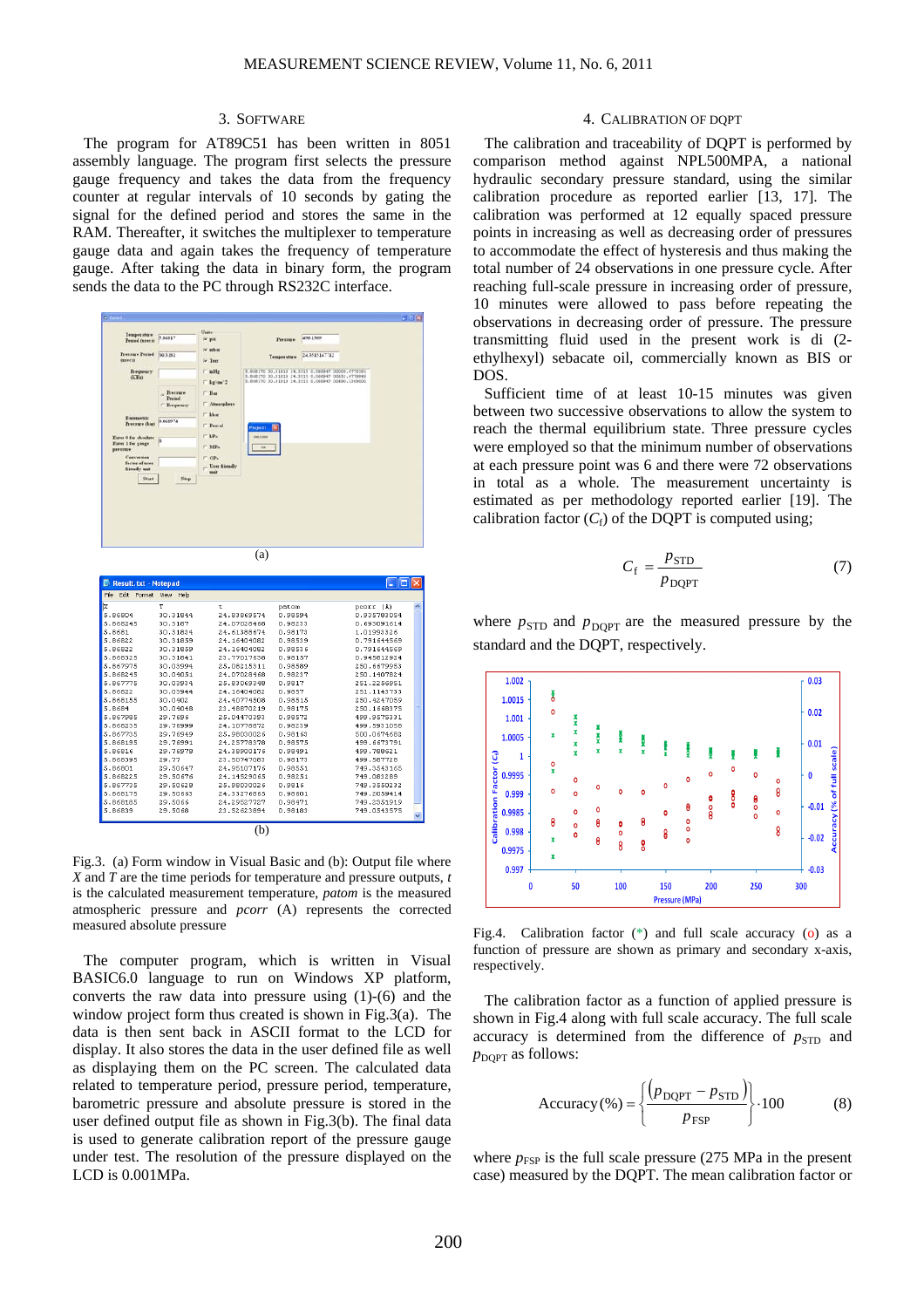the best fit line can be used to compute the equivalent pressure as reported elsewhere [18]. The full scale accuracy is found to be well within  $\pm 0.015\%$  except initial pressure point of 25 MPa where accuracy varies up to  $\pm 0.025$ % but still within the manufacturer specified accuracy of the sensing element of +0.025%. The maximum accuracy of calibrator of +0.025% at 25 MPa is obvious at less than 10% of the full scale pressure [16, 18].

# 5. CONCLUSIONS

Suitable electronics has been designed and developed for the digitization of high DQPT that can measure pressure up to 275 MPa. The electronics developed is very compact, noise free, cost efficient and sagaciously designed. The intelligent electronics developed measures frequency up to 4 MHz with a fine resolution of 0.01 Hz. The frequency obtained is converted into pressure using equations derived from the basic physical principle of fixed vibrating beam. The calibration of DQPT is carried out against national secondary pressure standard. The calibration results obtained are well within the manufacturer specified accuracy. It is evident from the study that this PT can be used as a reliable transfer pressure standard for the accurate and precise hydrostatic pressure measurements and for the calibration of pressure measuring instruments having accuracy of +0.025% or coarser in the pressure range from atmospheric pressure to 275 MPa. Excellent linearity, repeatability and high resolution in the pressure values are obtained using the present precision electronics. The electronics developed is interfaced with a computer using RS232 for automatic data acquisition, computation and storage by programming in Visual Basic 6.0 which enables us to display both frequency and pressure simultaneously on a LCD. Although the requirement for the measurement of frequency for this particular transducer was in the range of 30 - 40 kHz for pressure and up to 170 kHz for temperature, the intelligent electronics developed has now made it possible to measure the frequency up to 4 MHz, which implies that the electronics can be used with pressure transducers of both higher and lower ranges. The frequency counter has a very fine resolution of 0.01 Hz. The electronics developed along with the associated software has made the complete system user friendly. The automated system will be of great help in reducing the time required for calibration and also the physical work.

For the pressure generation, generally, manual screw type mechanical hydraulic pump is used. This is very tedious, time consuming, cumbersome and involves heavy physical work. It is possible to drive a mechanical screw type piston pump mechanism through a stepping servomotor with the help of suitable mechanical arrangements, electronic circuitry, controls and appropriate software. All the mechanical, electronics and control systems can be embedded into a single unit which can be used as digital pressure calibrator for the calibration of pressure measuring instruments in the pressure range up to 275 MPa, both in absolute and gauge mode. The calibrator can also be used as transfer standards for the intercomparison and proficiency testing exercises.

#### **REFERENCES**

- [1] Heydemann, P.L.M., Welch, W.E. (1975). Piston gauges. In Le Neindre, B., Voder, B. (eds.) *Experimental Thermodynamics*. London: Butterworths, 147-201.
- [2] Yadav, S., Prakash, O., Gupta, V.K., Bandyopadhyay, A.K. (2007). The effect of pressure-transmitting fluids in the characterization of a controlled clearance piston gauge up to 1 GPa. *Metrologia*, 44, 222-233.
- [3] Sabuga, W., Bergogilo, M., Rabault, T., Waller, B., Torres, J.C., Olson, D.A., Agarwal, A., Kobata, T., Bandyopadhyay, A.K. (2005). Final report on Key comparison CCM.P-K7 in the range 10 MPa to 100 MPa of hydraulic gauge pressure. *Metrologia (Tech. Suppl.)*, 42, 07005.
- [4] Driver, R.G., Olson, D.A., Yadav, S., Bandyopadhyay, A.K. (2006). Final report on APMP.SIM.M.P-K7: Bilateral comparison between NIST (USA) and NPLI (India) in the hydraulic pressure region 40 MPa to 200 MPa. *Metrologia*, 43, 07003.
- [5] Yadav, S., Bandyopadhyay, A.K., Dilawar, N., Gupta, A.C. (2002). Intercomparison of national hydraulic pressure standards up to 500 MPa. *Measurement + Control*, 35, 47-51.
- [6] Sabuga, W., Olson, D.A., Torres, J.C., Yadav, S., Jin, Y., Otal, P., Kobata, T. (2011). CCM key comparison for 500 MPa range of hydraulic gauge pressure (CCM.P-K13). In *5th CCM International Conference on Pressure Metrology (CCMP5)*, 2-5 May 2011, Berlin, Germany.
- [7] Yadav, S., Gupta, V.K., Prakash, O., Bandyopadhyay, A.K. (2005). Proficiency testing through interlaboratory comparison in the pressure range up to 70 MPa using pressure dial gauge as an artifact. *Journal of Scientific and Industrial Research*, 64 (10), 722-740.
- [8] Yadav, S., Prakash, O., Gupta, V.K., Kumaraswamy, B.V., Bandyopadhyay, A.K. (2008). Evaluation of interlaboratory performance through proficiency testing using pressure dial gauge in the hydraulic pressure measurement up to 70 MPa. *MAPAN - Journal of Metrology Society of India*, 23 (2), 79-99.
- [9] Birks, A.W. (1981). *Strain gauge pressure transducer*. Belfast: Queen's University of Belfast. (Internal Report No. 1566)
- [10] Kobata, T., Ide, K., Kajikawa, H., Sabuga, W., Scheppner, S., Schultz, W. (2010). Final report on supplementary comparison APMP.M.P-S8 in hydraulic gauge pressure from 100 MPa to 1000 MPa. *Metrologia*, 47, 07009.
- [11] Kumar, Y., Kumar, V., Jain, K.K., Kashyap, S.C. (1999). A capacitive pressure gauge as a reliable transfer pressure standards. *Sensors and Actuators*, B55, 217-221.
- [12] Juanarena, D.W., Keeter, S., Albert, W.C. *A monolithic quartz resonator pressure transducer for high accuracy and stability pressure measurement.*  Application note P0001. www.pressuresystems.com.